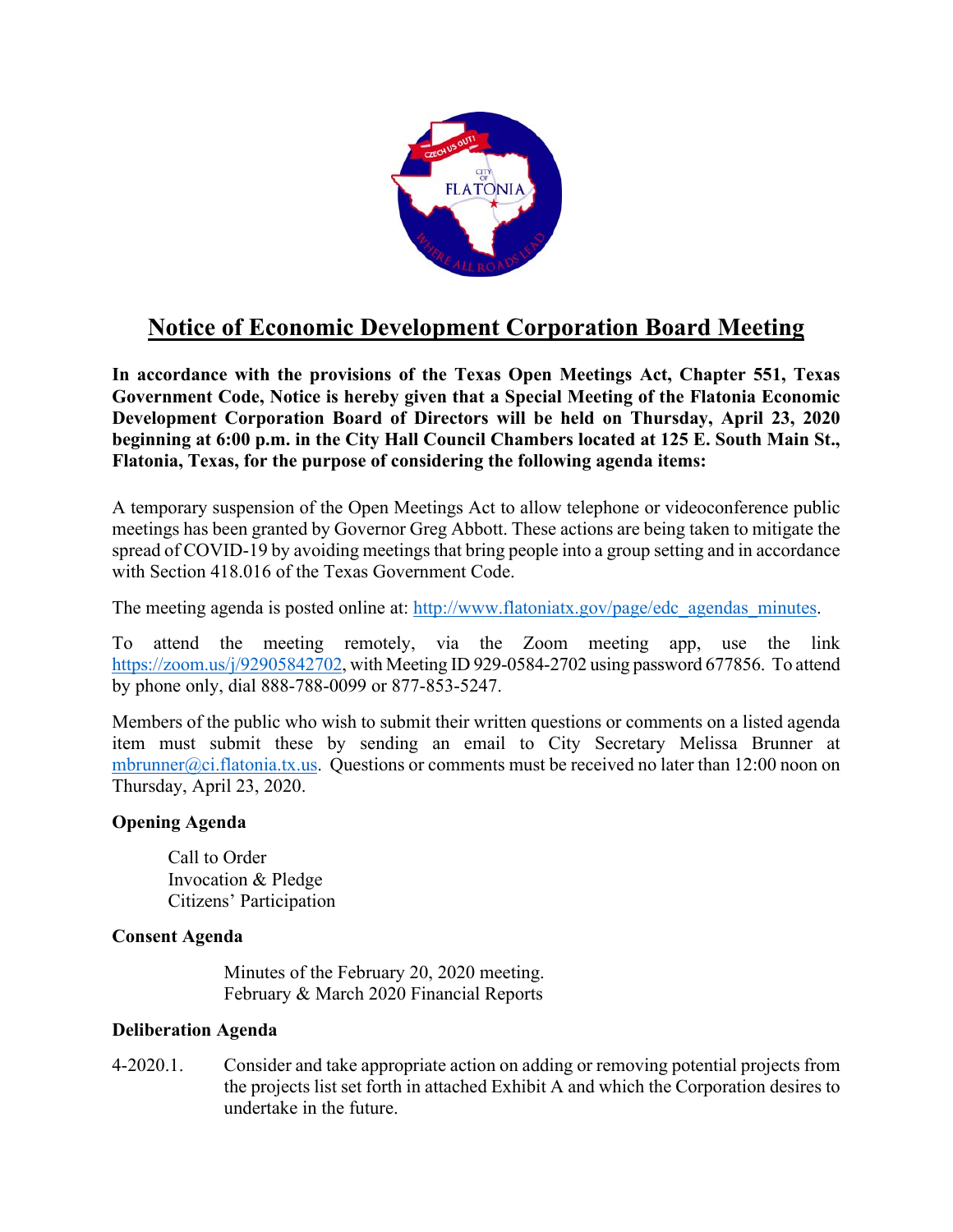- 4-2020.2. Consider and take appropriate action on strategies for utilizing Retail Coach.
- 4-2020.3. Consider and take appropriate action on amending Article II. Offices, Section 2.014 Location, Registered Office and Registered Agent in the By-Laws of the Flatonia Economic Development Corporation to change the name of the Registered Agent for the Flatonia EDC to reflect the new City Manager, Sarah Novo.
- 4-2020.4. Consider and take appropriate action on approving the submittal of Form 401 (Change of Registered Agent/Office) to the Texas Secretary of State showing Sarah Novo as the Registered Agent for the Flatonia Economic Development Corporation.
- 4-2020.5. Consider and take appropriate action on approval of the COVID-19 Small Business Utility Grant Program for local owned independent restaurants.
- 4-2020.6. Consider and take appropriate action on amending the FY20 Budget to allow for COVID-19 Small Business Utility Grants and construction of restrooms at 7 Acre Park.

# **Adjournment**

I, the undersigned authority hereby certify that the Notice of Meeting was posted on the bulletin board outside the front door of the City Hall of the City of Flatonia, Texas, a place convenient and **readily accessible to the general public at all times** and said Notice was posted on the following date and time: **April 17, 2020** by **5:00 p.m.** and remained so posted continuously for at least 72 hours preceding the scheduled time of said meeting.

Melissa Brunner

Melissa Brunner, TRMC, CMC, City Secretary, City of Flatonia

#### **NOTICE OF ASSISTANCE AT THE PUBLIC MEETING**

 $\overline{a}$ 

The Flatonia City Hall is wheelchair accessible. Access to the building is available at the primary entrance facing Main Street. Persons with disabilities who plan to attend this meeting and who may need auxiliary aids or services such as interpreters for persons who are deaf or hearing impaired, readers, or large print are requested to contact the City Secretary's Office at 361-865-3548 or by FAX 361- 865-2817 at least two working days prior to the meeting so that appropriate arrangements can be made.

### **EXECUTIVE SESSION STATEMENT**

The City Council reserves the right to adjourn into executive session at any time during the course of this meeting to discuss any of the matters listed above, as authorized by the Texas Government Code, Section 551.071 (Consultations with Attorney), 551.072 (Deliberations about Real Property), 551.073 (Deliberations Regarding Gifts and Donations), 551.074 (Personnel Matters), 551.076 (Deliberations Regarding Security Devices or Security Audits), 551.086 (Certain Public Power Utilities: Competitive Matters) and 551.087 (Deliberation Regarding Economic Development Negotiations).

**Agenda Removal Notice**  This Public Notice was removed from the official posting board at the Flatonia City Hall on the following date and time:

By:  $\overline{\phantom{a}}$ 

l

Melissa Brunner, TRMC, CMC, City Secretary, City of Flatonia